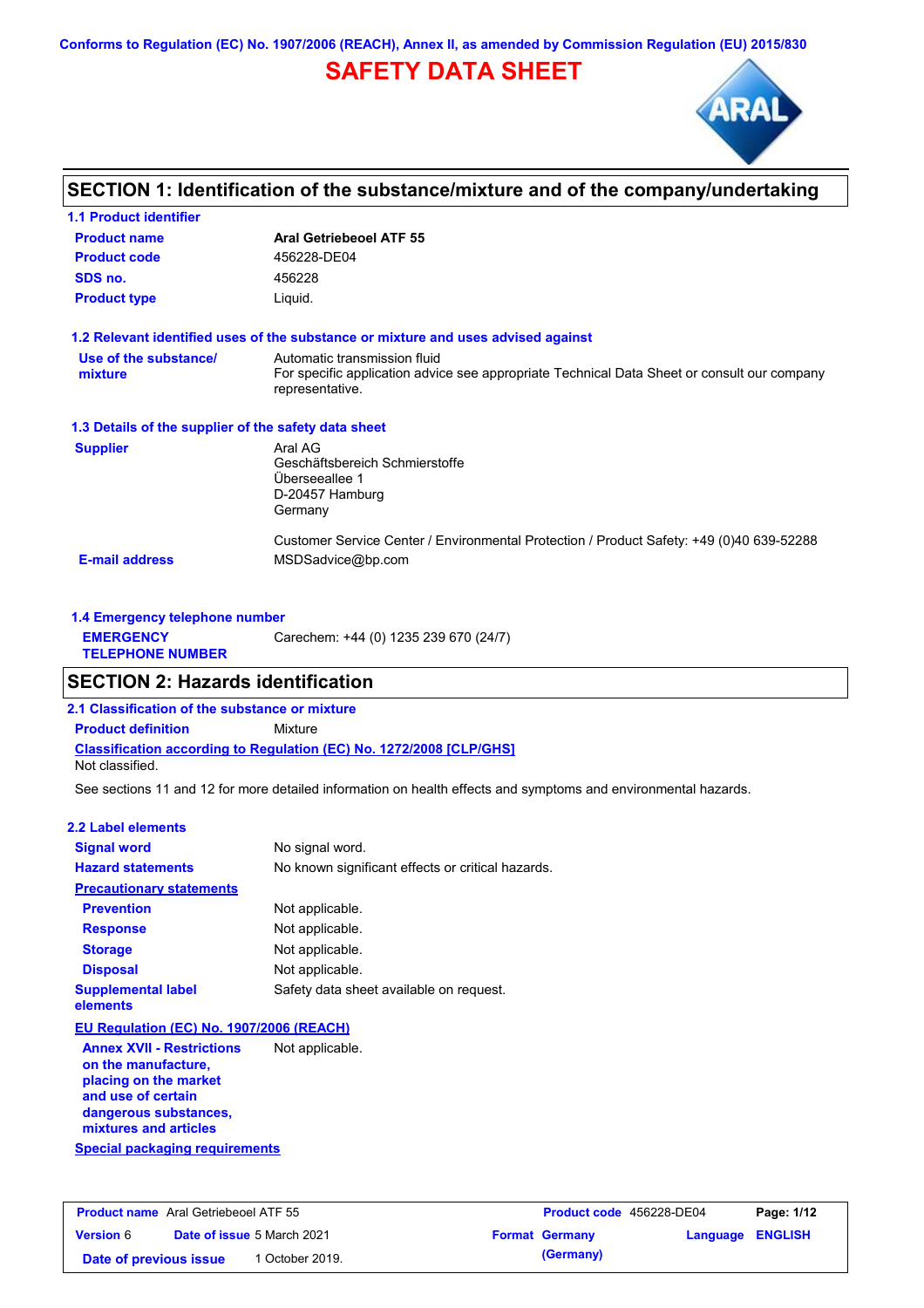# **SECTION 2: Hazards identification**

| <b>Containers to be fitted</b><br>with child-resistant<br>fastenings                                                     | Not applicable.                                                                                               |
|--------------------------------------------------------------------------------------------------------------------------|---------------------------------------------------------------------------------------------------------------|
| <b>Tactile warning of danger</b>                                                                                         | Not applicable.                                                                                               |
| 2.3 Other hazards                                                                                                        |                                                                                                               |
| <b>Results of PBT and vPvB</b><br>assessment                                                                             | Product does not meet the criteria for PBT or vPvB according to Regulation (EC) No. 1907/2006,<br>Annex XIII. |
| <b>Product meets the criteria</b><br>for PBT or vPvB according<br>to Regulation (EC) No.<br><b>1907/2006, Annex XIII</b> | This mixture does not contain any substances that are assessed to be a PBT or a vPvB.                         |
| Other hazards which do<br>not result in classification                                                                   | Defatting to the skin.                                                                                        |

# **SECTION 3: Composition/information on ingredients**

Mixture

## **3.2 Mixtures**

**Product definition**

Highly refined base oil (IP 346 DMSO extract < 3%). Proprietary performance additives.

| <b>Product/ingredient</b><br>name                                                                                                                                                                                                                                       | <b>Identifiers</b>                                                                     | $\frac{9}{6}$ | <b>Regulation (EC) No.</b><br>1272/2008 [CLP] | <b>Type</b> |
|-------------------------------------------------------------------------------------------------------------------------------------------------------------------------------------------------------------------------------------------------------------------------|----------------------------------------------------------------------------------------|---------------|-----------------------------------------------|-------------|
| Distillates (petroleum), hydrotreated<br>heavy paraffinic                                                                                                                                                                                                               | REACH #: 01-2119484627-25<br>$EC: 265-157-1$<br>CAS: 64742-54-7<br>Index: 649-467-00-8 | ≥50 - ≤75     | Asp. Tox. 1, H304                             | $[1]$       |
| Distillates (petroleum), solvent-<br>dewaxed heavy paraffinic                                                                                                                                                                                                           | REACH #: 01-2119471299-27<br>EC: 265-169-7<br>CAS: 64742-65-0<br>Index: 649-474-00-6   | $≥25 - ≤50$   | Asp. Tox. 1, H304                             | $[1]$       |
| 2-Propenoic acid, 2-methyl-, butyl<br>ester, polymer with N-[3-<br>(dimethylamino)propyl]-2-methyl-<br>2-propenamide, dodecyl 2-methyl-<br>2-propenoate, eicosyl 2-methyl-<br>2-propenoate, hexadecyl 2-methyl-<br>2-propenoate and octadecyl 2-methyl-<br>2-propenoate | CAS: 176487-46-0                                                                       | $\leq$ 3      | Eve Irrit. 2, H319                            | $[1]$       |
| Distillates (petroleum), hydrotreated<br>light paraffinic                                                                                                                                                                                                               | REACH #: 01-2119487077-29<br>EC: 265-158-7<br>CAS: 64742-55-8<br>Index: 649-468-00-3   | ו≥ ≤          | Asp. Tox. 1, H304                             | $[1]$       |
| See Section 16 for the full text of the H statements declared above.                                                                                                                                                                                                    |                                                                                        |               |                                               |             |

Type

[1] Substance classified with a health or environmental hazard

[2] Substance with a workplace exposure limit

[3] Substance meets the criteria for PBT according to Regulation (EC) No. 1907/2006, Annex XIII

[4] Substance meets the criteria for vPvB according to Regulation (EC) No. 1907/2006, Annex XIII

[5] Substance of equivalent concern

[6] Additional disclosure due to company policy

Occupational exposure limits, if available, are listed in Section 8.

## **SECTION 4: First aid measures**

### **4.1 Description of first aid measures**

| Eye contact         | In case of contact, immediately flush eyes with plenty of water for at least 15 minutes. Eyelids<br>should be held away from the eyeball to ensure thorough rinsing. Check for and remove any<br>contact lenses. Get medical attention. |
|---------------------|-----------------------------------------------------------------------------------------------------------------------------------------------------------------------------------------------------------------------------------------|
| <b>Skin contact</b> | Wash skin thoroughly with soap and water or use recognised skin cleanser. Remove<br>contaminated clothing and shoes. Wash clothing before reuse. Clean shoes thoroughly before<br>reuse. Get medical attention if irritation develops.  |

| <b>Product name</b> Aral Getriebeoel ATF 55 |  | <b>Product code</b> 456228-DE04   |  | Page: 2/12            |                  |  |
|---------------------------------------------|--|-----------------------------------|--|-----------------------|------------------|--|
| <b>Version 6</b>                            |  | <b>Date of issue 5 March 2021</b> |  | <b>Format Germany</b> | Language ENGLISH |  |
| Date of previous issue                      |  | <sup>1</sup> October 2019.        |  | (Germany)             |                  |  |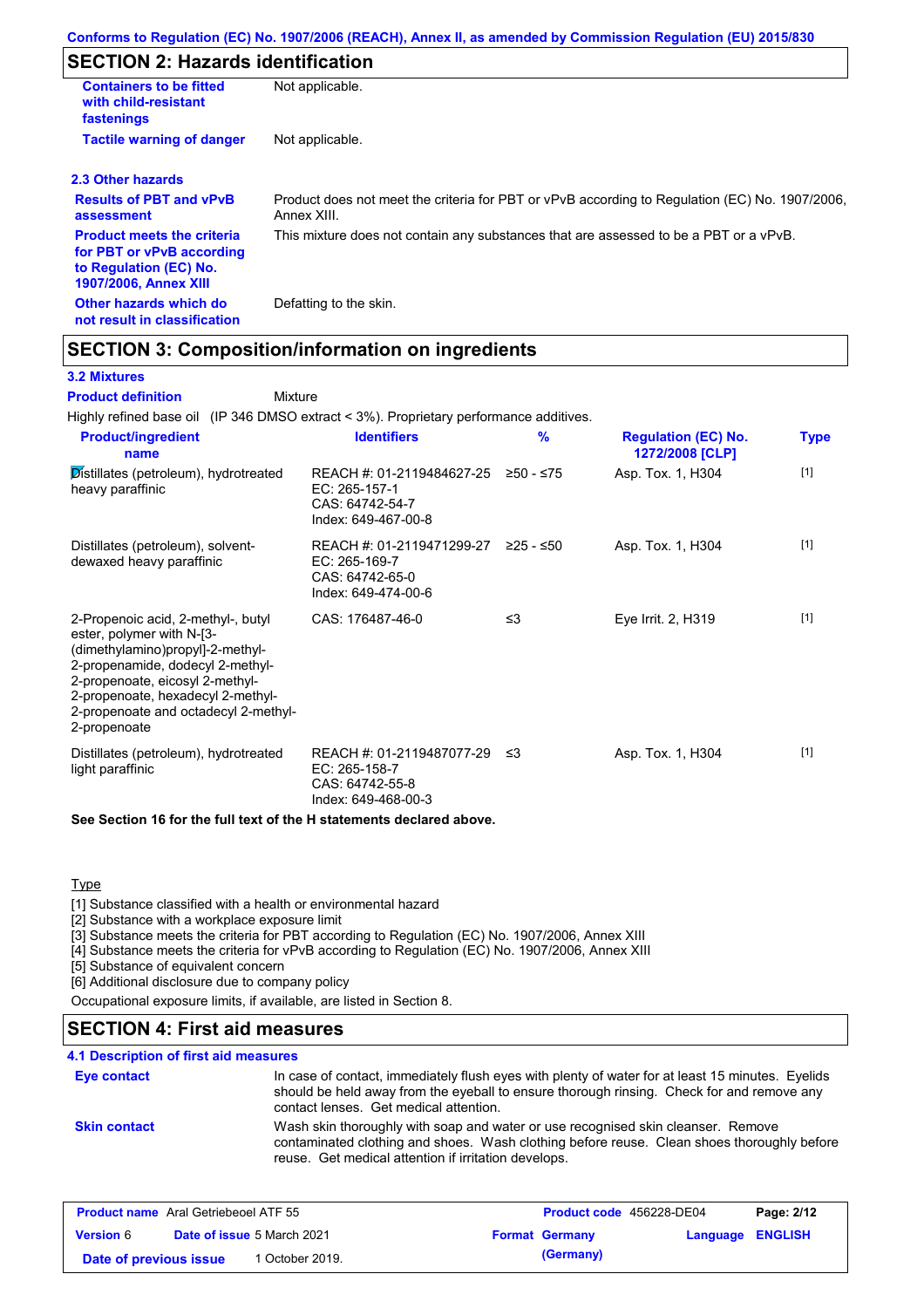## **Conforms to Regulation (EC) No. 1907/2006 (REACH), Annex II, as amended by Commission Regulation (EU) 2015/830**

# **SECTION 4: First aid measures**

| <b>Inhalation</b>                 | Finhaled, remove to fresh air. In case of inhalation of decomposition products in a fire,<br>symptoms may be delayed. The exposed person may need to be kept under medical<br>surveillance for 48 hours. Get medical attention if symptoms occur. |
|-----------------------------------|---------------------------------------------------------------------------------------------------------------------------------------------------------------------------------------------------------------------------------------------------|
| Ingestion                         | Do not induce vomiting unless directed to do so by medical personnel. Get medical attention if<br>symptoms occur.                                                                                                                                 |
| <b>Protection of first-aiders</b> | No action shall be taken involving any personal risk or without suitable training.                                                                                                                                                                |

## **4.2 Most important symptoms and effects, both acute and delayed**

See Section 11 for more detailed information on health effects and symptoms.

| <b>Potential acute health effects</b> |                                                                                                                     |
|---------------------------------------|---------------------------------------------------------------------------------------------------------------------|
| <b>Inhalation</b>                     | Exposure to decomposition products may cause a health hazard. Serious effects may be<br>delayed following exposure. |
| <b>Ingestion</b>                      | No known significant effects or critical hazards.                                                                   |
| <b>Skin contact</b>                   | Defatting to the skin. May cause skin dryness and irritation.                                                       |
| Eye contact                           | No known significant effects or critical hazards.                                                                   |
|                                       | Delayed and immediate effects as well as chronic effects from short and long-term exposure                          |
| <b>Inhalation</b>                     | Overexposure to the inhalation of airborne droplets or aerosols may cause irritation of the<br>respiratory tract.   |
| <b>Ingestion</b>                      | Ingestion of large quantities may cause nausea and diarrhoea.                                                       |
| <b>Skin contact</b>                   | Prolonged or repeated contact can defat the skin and lead to irritation and/or dermatitis.                          |
| Eye contact                           | Potential risk of transient stinging or redness if accidental eye contact occurs.                                   |
|                                       |                                                                                                                     |

### **4.3 Indication of any immediate medical attention and special treatment needed**

| Notes to physician | Treatment should in general be symptomatic and directed to relieving any effects.<br>In case of inhalation of decomposition products in a fire, symptoms may be delayed. |
|--------------------|--------------------------------------------------------------------------------------------------------------------------------------------------------------------------|
|                    | The exposed person may need to be kept under medical surveillance for 48 hours.                                                                                          |

# **SECTION 5: Firefighting measures**

| 5.1 Extinguishing media                                   |                                                                                                                                                                                                                                                                                                                                                                   |
|-----------------------------------------------------------|-------------------------------------------------------------------------------------------------------------------------------------------------------------------------------------------------------------------------------------------------------------------------------------------------------------------------------------------------------------------|
| <b>Suitable extinguishing</b><br>media                    | In case of fire, use foam, dry chemical or carbon dioxide extinguisher or spray.                                                                                                                                                                                                                                                                                  |
| <b>Unsuitable extinguishing</b><br>media                  | Do not use water jet. The use of a water jet may cause the fire to spread by splashing the<br>burning product.                                                                                                                                                                                                                                                    |
| 5.2 Special hazards arising from the substance or mixture |                                                                                                                                                                                                                                                                                                                                                                   |
| <b>Hazards from the</b><br>substance or mixture           | In a fire or if heated, a pressure increase will occur and the container may burst.                                                                                                                                                                                                                                                                               |
| <b>Hazardous combustion</b><br>products                   | Combustion products may include the following:<br>carbon oxides $(CO, CO2)$ (carbon monoxide, carbon dioxide)<br>nitrogen oxides (NO, $NO2$ etc.)                                                                                                                                                                                                                 |
| 5.3 Advice for firefighters                               |                                                                                                                                                                                                                                                                                                                                                                   |
| <b>Special precautions for</b><br>fire-fighters           | No action shall be taken involving any personal risk or without suitable training. Promptly<br>isolate the scene by removing all persons from the vicinity of the incident if there is a fire.                                                                                                                                                                    |
| <b>Special protective</b><br>equipment for fire-fighters  | Fire-fighters should wear appropriate protective equipment and self-contained breathing<br>apparatus (SCBA) with a full face-piece operated in positive pressure mode. Clothing for fire-<br>fighters (including helmets, protective boots and gloves) conforming to European standard EN<br>469 will provide a basic level of protection for chemical incidents. |

# **SECTION 6: Accidental release measures**

|                                | 6.1 Personal precautions, protective equipment and emergency procedures                                                                                                                                                                                                                                                             |
|--------------------------------|-------------------------------------------------------------------------------------------------------------------------------------------------------------------------------------------------------------------------------------------------------------------------------------------------------------------------------------|
| For non-emergency<br>personnel | No action shall be taken involving any personal risk or without suitable training. Evacuate<br>surrounding areas. Keep unnecessary and unprotected personnel from entering. Do not touch<br>or walk through spilt material. Floors may be slippery; use care to avoid falling. Put on<br>appropriate personal protective equipment. |
| For emergency responders       | K specialised clothing is required to deal with the spillage, take note of any information in<br>Section 8 on suitable and unsuitable materials. See also the information in "For non-<br>emergency personnel".                                                                                                                     |

| <b>Product name</b> Aral Getriebeoel ATF 55 |  |                                   | <b>Product code</b> 456228-DE04 |                  | Page: 3/12 |
|---------------------------------------------|--|-----------------------------------|---------------------------------|------------------|------------|
| <b>Version 6</b>                            |  | <b>Date of issue 5 March 2021</b> | <b>Format Germany</b>           | Language ENGLISH |            |
| Date of previous issue                      |  | 1 October 2019.                   | (Germany)                       |                  |            |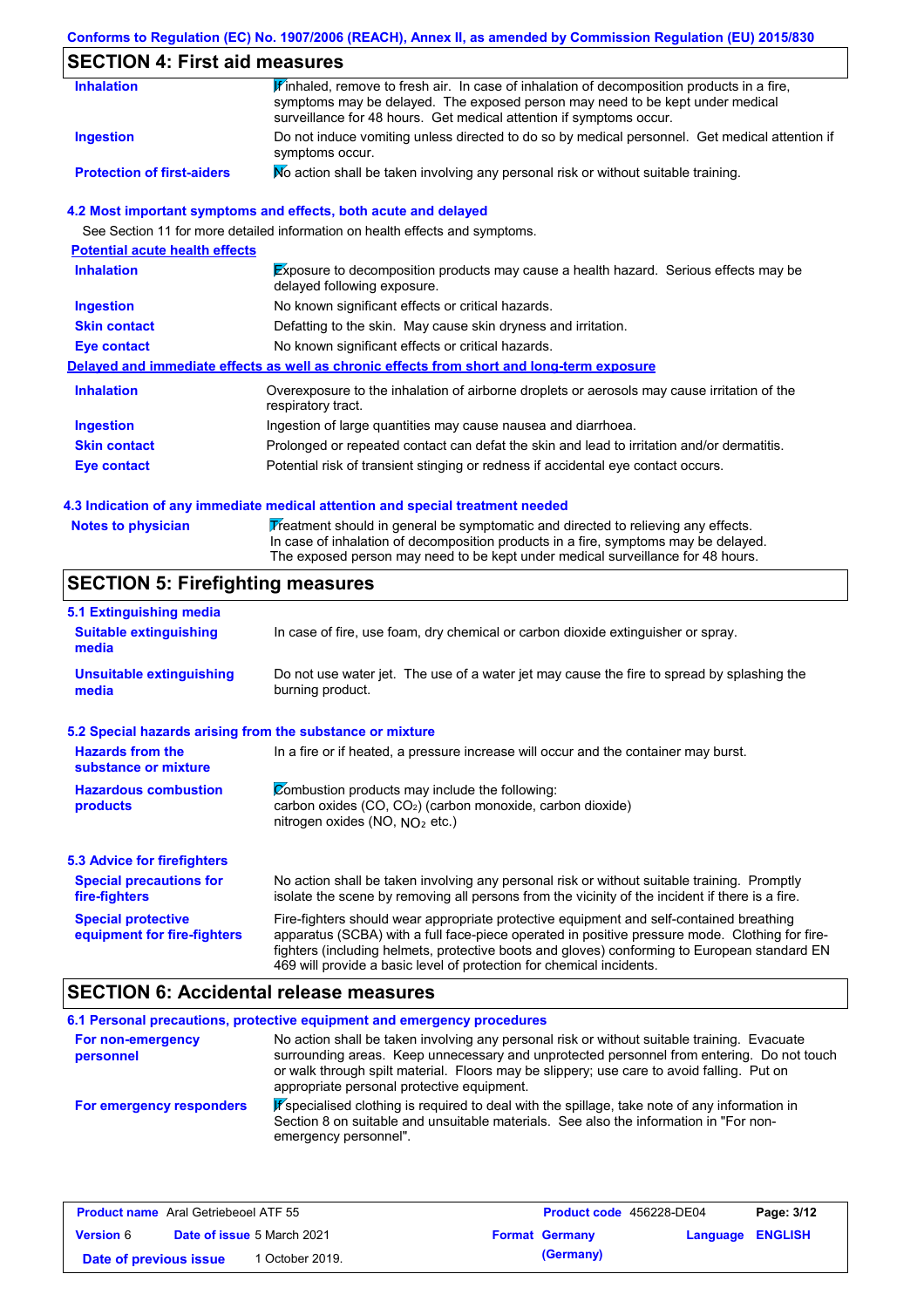# **SECTION 6: Accidental release measures**

| <b>6.2 Environmental</b><br>precautions   | Avoid dispersal of spilt material and runoff and contact with soil, waterways, drains and sewers.<br>Inform the relevant authorities if the product has caused environmental pollution (sewers,<br>waterways, soil or air).                                                                                                                                                                    |  |  |  |
|-------------------------------------------|------------------------------------------------------------------------------------------------------------------------------------------------------------------------------------------------------------------------------------------------------------------------------------------------------------------------------------------------------------------------------------------------|--|--|--|
|                                           | 6.3 Methods and material for containment and cleaning up                                                                                                                                                                                                                                                                                                                                       |  |  |  |
| <b>Small spill</b>                        | Stop leak if without risk. Move containers from spill area. Absorb with an inert material and<br>place in an appropriate waste disposal container. Dispose of via a licensed waste disposal<br>contractor.                                                                                                                                                                                     |  |  |  |
| <b>Large spill</b>                        | Stop leak if without risk. Move containers from spill area. Prevent entry into sewers, water<br>courses, basements or confined areas. Contain and collect spillage with non-combustible,<br>absorbent material e.g. sand, earth, vermiculite or diatomaceous earth and place in container<br>for disposal according to local regulations. Dispose of via a licensed waste disposal contractor. |  |  |  |
| 6.4 Reference to other<br><b>sections</b> | See Section 1 for emergency contact information.<br>See Section 5 for firefighting measures.<br>See Section 8 for information on appropriate personal protective equipment.<br>See Section 12 for environmental precautions.<br>See Section 13 for additional waste treatment information.                                                                                                     |  |  |  |

# **SECTION 7: Handling and storage**

| 7.1 Precautions for safe handling                                                    |                                                                                                                                                                                                                                                                                                                                                                                                                                                                                          |
|--------------------------------------------------------------------------------------|------------------------------------------------------------------------------------------------------------------------------------------------------------------------------------------------------------------------------------------------------------------------------------------------------------------------------------------------------------------------------------------------------------------------------------------------------------------------------------------|
| <b>Protective measures</b>                                                           | Put on appropriate personal protective equipment.                                                                                                                                                                                                                                                                                                                                                                                                                                        |
| <b>Advice on general</b><br>occupational hygiene                                     | Eating, drinking and smoking should be prohibited in areas where this material is handled.<br>stored and processed. Wash thoroughly after handling. Remove contaminated clothing and<br>protective equipment before entering eating areas. See also Section 8 for additional<br>information on hygiene measures.                                                                                                                                                                         |
| <b>7.2 Conditions for safe</b><br>storage, including any<br><b>incompatibilities</b> | Store in accordance with local requiations. Store in a dry, cool and well-ventilated area, away<br>from incompatible materials (see Section 10). Keep away from heat and direct sunlight. Keep<br>container tightly closed and sealed until ready for use. Containers that have been opened must<br>be carefully resealed and kept upright to prevent leakage. Store and use only in equipment/<br>containers designed for use with this product. Do not store in unlabelled containers. |
| <b>Not suitable</b>                                                                  | Prolonged exposure to elevated temperature.                                                                                                                                                                                                                                                                                                                                                                                                                                              |
| <b>Germany - Storage code</b>                                                        | 10                                                                                                                                                                                                                                                                                                                                                                                                                                                                                       |
|                                                                                      |                                                                                                                                                                                                                                                                                                                                                                                                                                                                                          |

### **7.3 Specific end use(s)**

**Recommendations**

See section 1.2 and Exposure scenarios in annex, if applicable.

## **SECTION 8: Exposure controls/personal protection**

#### **8.1 Control parameters**

### **Occupational exposure limits**

No exposure limit value known.

Whilst specific OELs for certain components may be shown in this section, other components may be present in any mist, vapour or dust produced. Therefore, the specific OELs may not be applicable to the product as a whole and are provided for guidance only.

**Recommended monitoring procedures**

If this product contains ingredients with exposure limits, personal, workplace atmosphere or biological monitoring may be required to determine the effectiveness of the ventilation or other control measures and/or the necessity to use respiratory protective equipment. Reference should be made to monitoring standards, such as the following: European Standard EN 689 (Workplace atmospheres - Guidance for the assessment of exposure by inhalation to chemical agents for comparison with limit values and measurement strategy) European Standard EN 14042 (Workplace atmospheres - Guide for the application and use of procedures for the assessment of exposure to chemical and biological agents) European Standard EN 482 (Workplace atmospheres - General requirements for the performance of procedures for the measurement of chemical agents) Reference to national guidance documents for methods for the determination of hazardous substances will also be required.

#### **Derived No Effect Level**

No DNELs/DMELs available.

### **Predicted No Effect Concentration**

No PNECs available

#### **8.2 Exposure controls**

| <b>Product name</b> Aral Getriebeoel ATF 55 |  |                                   | <b>Product code</b> 456228-DE04 |                       | Page: 4/12              |  |
|---------------------------------------------|--|-----------------------------------|---------------------------------|-----------------------|-------------------------|--|
| <b>Version 6</b>                            |  | <b>Date of issue 5 March 2021</b> |                                 | <b>Format Germany</b> | <b>Language ENGLISH</b> |  |
| Date of previous issue                      |  | <sup>1</sup> October 2019.        |                                 | (Germany)             |                         |  |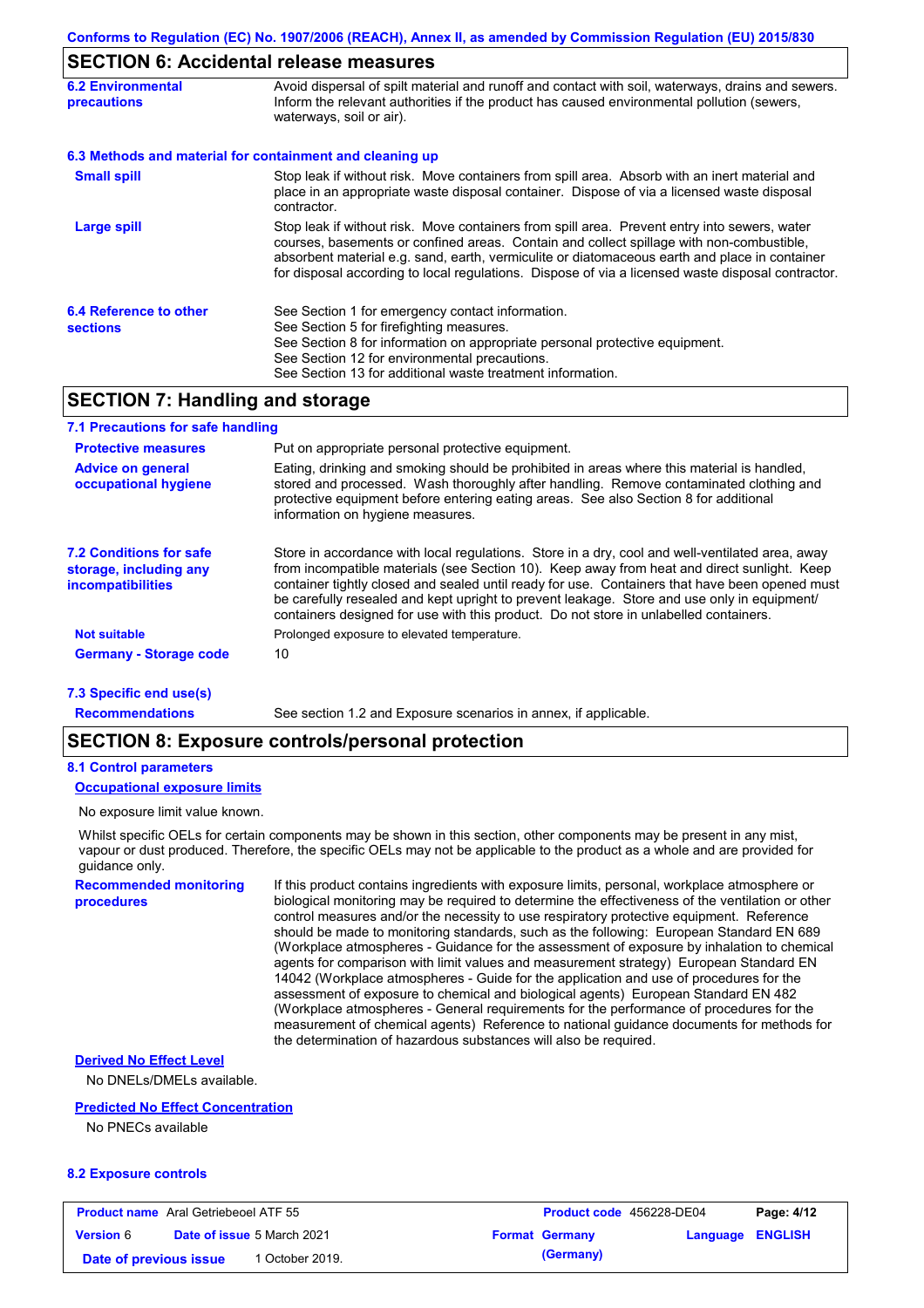# **SECTION 8: Exposure controls/personal protection**

| <b>Appropriate engineering</b><br>controls | Provide exhaust ventilation or other engineering controls to keep the relevant airborne<br>concentrations below their respective occupational exposure limits.<br>All activities involving chemicals should be assessed for their risks to health, to ensure<br>exposures are adequately controlled. Personal protective equipment should only be considered<br>after other forms of control measures (e.g. engineering controls) have been suitably evaluated.<br>Personal protective equipment should conform to appropriate standards, be suitable for use, be<br>kept in good condition and properly maintained.<br>Your supplier of personal protective equipment should be consulted for advice on selection and<br>appropriate standards. For further information contact your national organisation for standards.<br>The final choice of protective equipment will depend upon a risk assessment. It is important to<br>ensure that all items of personal protective equipment are compatible. |
|--------------------------------------------|---------------------------------------------------------------------------------------------------------------------------------------------------------------------------------------------------------------------------------------------------------------------------------------------------------------------------------------------------------------------------------------------------------------------------------------------------------------------------------------------------------------------------------------------------------------------------------------------------------------------------------------------------------------------------------------------------------------------------------------------------------------------------------------------------------------------------------------------------------------------------------------------------------------------------------------------------------------------------------------------------------|
| <b>Individual protection measures</b>      |                                                                                                                                                                                                                                                                                                                                                                                                                                                                                                                                                                                                                                                                                                                                                                                                                                                                                                                                                                                                         |
| <b>Hygiene measures</b>                    | Wash hands, forearms and face thoroughly after handling chemical products, before eating,<br>smoking and using the lavatory and at the end of the working period. Ensure that eyewash<br>stations and safety showers are close to the workstation location.                                                                                                                                                                                                                                                                                                                                                                                                                                                                                                                                                                                                                                                                                                                                             |
| <b>Respiratory protection</b>              | In case of insufficient ventilation, wear suitable respiratory equipment.<br>The correct choice of respiratory protection depends upon the chemicals being handled, the<br>conditions of work and use, and the condition of the respiratory equipment. Safety procedures<br>should be developed for each intended application. Respiratory protection equipment should<br>therefore be chosen in consultation with the supplier/manufacturer and with a full assessment<br>of the working conditions.                                                                                                                                                                                                                                                                                                                                                                                                                                                                                                   |
| <b>Eye/face protection</b>                 | Safety glasses with side shields.                                                                                                                                                                                                                                                                                                                                                                                                                                                                                                                                                                                                                                                                                                                                                                                                                                                                                                                                                                       |
| <b>Skin protection</b>                     |                                                                                                                                                                                                                                                                                                                                                                                                                                                                                                                                                                                                                                                                                                                                                                                                                                                                                                                                                                                                         |
| <b>Hand protection</b>                     | <b>General Information:</b>                                                                                                                                                                                                                                                                                                                                                                                                                                                                                                                                                                                                                                                                                                                                                                                                                                                                                                                                                                             |
|                                            | Because specific work environments and material handling practices vary, safety procedures<br>should be developed for each intended application. The correct choice of protective gloves<br>depends upon the chemicals being handled, and the conditions of work and use. Most gloves<br>provide protection for only a limited time before they must be discarded and replaced (even the<br>best chemically resistant gloves will break down after repeated chemical exposures).                                                                                                                                                                                                                                                                                                                                                                                                                                                                                                                        |
|                                            | Gloves should be chosen in consultation with the supplier / manufacturer and taking account of<br>a full assessment of the working conditions.                                                                                                                                                                                                                                                                                                                                                                                                                                                                                                                                                                                                                                                                                                                                                                                                                                                          |
|                                            | Recommended: Nitrile gloves.<br><b>Breakthrough time:</b>                                                                                                                                                                                                                                                                                                                                                                                                                                                                                                                                                                                                                                                                                                                                                                                                                                                                                                                                               |
|                                            | Breakthrough time data are generated by glove manufacturers under laboratory test conditions<br>and represent how long a glove can be expected to provide effective permeation resistance. It<br>is important when following breakthrough time recommendations that actual workplace<br>conditions are taken into account. Always consult with your glove supplier for up-to-date<br>technical information on breakthrough times for the recommended glove type.<br>Our recommendations on the selection of gloves are as follows:                                                                                                                                                                                                                                                                                                                                                                                                                                                                      |
|                                            | Continuous contact:                                                                                                                                                                                                                                                                                                                                                                                                                                                                                                                                                                                                                                                                                                                                                                                                                                                                                                                                                                                     |
|                                            | Gloves with a minimum breakthrough time of 240 minutes, or >480 minutes if suitable gloves<br>can be obtained.<br>If suitable gloves are not available to offer that level of protection, gloves with shorter<br>breakthrough times may be acceptable as long as appropriate glove maintenance and<br>replacement regimes are determined and adhered to.                                                                                                                                                                                                                                                                                                                                                                                                                                                                                                                                                                                                                                                |
|                                            | Short-term / splash protection:                                                                                                                                                                                                                                                                                                                                                                                                                                                                                                                                                                                                                                                                                                                                                                                                                                                                                                                                                                         |
|                                            | Recommended breakthrough times as above.<br>It is recognised that for short-term, transient exposures, gloves with shorter breakthrough times<br>may commonly be used. Therefore, appropriate maintenance and replacement regimes must<br>be determined and rigorously followed.                                                                                                                                                                                                                                                                                                                                                                                                                                                                                                                                                                                                                                                                                                                        |
|                                            | <b>Glove Thickness:</b>                                                                                                                                                                                                                                                                                                                                                                                                                                                                                                                                                                                                                                                                                                                                                                                                                                                                                                                                                                                 |
|                                            | For general applications, we recommend gloves with a thickness typically greater than 0.35 mm.                                                                                                                                                                                                                                                                                                                                                                                                                                                                                                                                                                                                                                                                                                                                                                                                                                                                                                          |
|                                            | It should be emphasised that glove thickness is not necessarily a good predictor of glove<br>resistance to a specific chemical, as the permeation efficiency of the glove will be dependent<br>on the exact composition of the glove material. Therefore, glove selection should also be based<br>on consideration of the task requirements and knowledge of breakthrough times.<br>Glove thickness may also vary depending on the glove manufacturer, the glove type and the<br>glove model. Therefore, the manufacturers' technical data should always be taken into account<br>to ensure selection of the most appropriate glove for the task.                                                                                                                                                                                                                                                                                                                                                       |

| <b>Product name</b> Aral Getriebeoel ATF 55 |  |                                   | Product code 456228-DE04 |                       | Page: 5/12       |  |
|---------------------------------------------|--|-----------------------------------|--------------------------|-----------------------|------------------|--|
| <b>Version</b> 6                            |  | <b>Date of issue 5 March 2021</b> |                          | <b>Format Germany</b> | Language ENGLISH |  |
| Date of previous issue                      |  | 1 October 2019.                   |                          | (Germany)             |                  |  |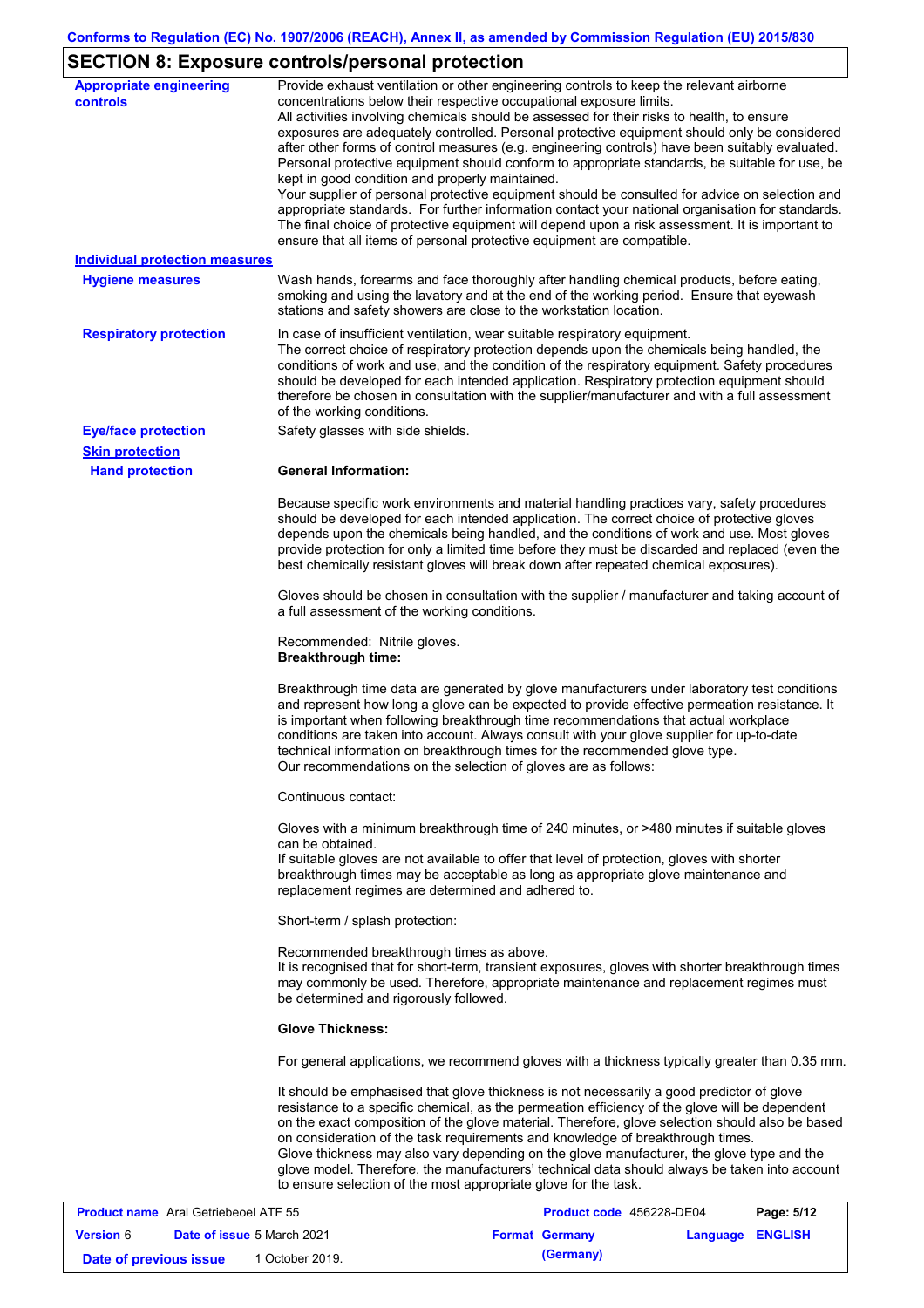# **SECTION 8: Exposure controls/personal protection**

|                                           | Note: Depending on the activity being conducted, gloves of varying thickness may be required<br>for specific tasks. For example:                                                                                                                                                                                                                                                                                                                                                                                                                                                                                                                                                      |
|-------------------------------------------|---------------------------------------------------------------------------------------------------------------------------------------------------------------------------------------------------------------------------------------------------------------------------------------------------------------------------------------------------------------------------------------------------------------------------------------------------------------------------------------------------------------------------------------------------------------------------------------------------------------------------------------------------------------------------------------|
|                                           | • Thinner gloves (down to 0.1 mm or less) may be required where a high degree of manual<br>dexterity is needed. However, these gloves are only likely to give short duration protection and<br>would normally be just for single use applications, then disposed of.                                                                                                                                                                                                                                                                                                                                                                                                                  |
|                                           | • Thicker gloves (up to 3 mm or more) may be required where there is a mechanical (as well<br>as a chemical) risk i.e. where there is abrasion or puncture potential.                                                                                                                                                                                                                                                                                                                                                                                                                                                                                                                 |
| <b>Skin and body</b>                      | Use of protective clothing is good industrial practice.<br>Personal protective equipment for the body should be selected based on the task being<br>performed and the risks involved and should be approved by a specialist before handling this<br>product.<br>Cotton or polyester/cotton overalls will only provide protection against light superficial<br>contamination that will not soak through to the skin. Overalls should be laundered on a regular<br>basis. When the risk of skin exposure is high (e.g. when cleaning up spillages or if there is a<br>risk of splashing) then chemical resistant aprons and/or impervious chemical suits and boots<br>will be required. |
| <b>Refer to standards:</b>                | Respiratory protection: EN 529<br>Gloves: EN 420, EN 374<br>Eye protection: EN 166<br>Filtering half-mask: EN 149<br>Filtering half-mask with valve: EN 405<br>Half-mask: EN 140 plus filter<br>Full-face mask: EN 136 plus filter<br>Particulate filters: EN 143<br>Gas/combined filters: EN 14387                                                                                                                                                                                                                                                                                                                                                                                   |
| <b>Environmental exposure</b><br>controls | Emissions from ventilation or work process equipment should be checked to ensure they<br>comply with the requirements of environmental protection legislation. In some cases, fume<br>scrubbers, filters or engineering modifications to the process equipment will be necessary to<br>reduce emissions to acceptable levels.                                                                                                                                                                                                                                                                                                                                                         |

# **SECTION 9: Physical and chemical properties**

| 9.1 Information on basic physical and chemical properties |                                                                                                                                     |  |                          |          |                |  |
|-----------------------------------------------------------|-------------------------------------------------------------------------------------------------------------------------------------|--|--------------------------|----------|----------------|--|
| <b>Appearance</b>                                         |                                                                                                                                     |  |                          |          |                |  |
| <b>Physical state</b>                                     | Liquid.                                                                                                                             |  |                          |          |                |  |
| <b>Colour</b>                                             | Red. [Dark]                                                                                                                         |  |                          |          |                |  |
| <b>Odour</b>                                              | Not available.                                                                                                                      |  |                          |          |                |  |
| <b>Odour threshold</b>                                    | Not available.                                                                                                                      |  |                          |          |                |  |
| pH                                                        | Mot applicable.                                                                                                                     |  |                          |          |                |  |
| <b>Melting point/freezing point</b>                       | Not available.                                                                                                                      |  |                          |          |                |  |
| Initial boiling point and boiling<br>range                | Not available.                                                                                                                      |  |                          |          |                |  |
| <b>Pour point</b>                                         | $-51 °C$                                                                                                                            |  |                          |          |                |  |
| <b>Flash point</b>                                        | Open cup: >170°C (>338°F) [Cleveland.]                                                                                              |  |                          |          |                |  |
| <b>Evaporation rate</b>                                   | Not available.                                                                                                                      |  |                          |          |                |  |
| <b>Flammability (solid, gas)</b>                          | Not available.                                                                                                                      |  |                          |          |                |  |
| <b>Upper/lower flammability or</b><br>explosive limits    | Not available.                                                                                                                      |  |                          |          |                |  |
| <b>Vapour pressure</b>                                    | Not available.                                                                                                                      |  |                          |          |                |  |
| <b>Vapour density</b>                                     | Not available.                                                                                                                      |  |                          |          |                |  |
| <b>Relative density</b>                                   | Not available.                                                                                                                      |  |                          |          |                |  |
| <b>Density</b>                                            | <1000 kg/m <sup>3</sup> (<1 g/cm <sup>3</sup> ) at 15 <sup>°</sup> C                                                                |  |                          |          |                |  |
| <b>Solubility(ies)</b>                                    | insoluble in water.                                                                                                                 |  |                          |          |                |  |
| <b>Partition coefficient: n-octanol/</b><br>water         | Not available.                                                                                                                      |  |                          |          |                |  |
| <b>Auto-ignition temperature</b>                          | Not available.                                                                                                                      |  |                          |          |                |  |
| <b>Decomposition temperature</b>                          | Not available.                                                                                                                      |  |                          |          |                |  |
| <b>Viscosity</b>                                          | Kinematic: 35.83 mm <sup>2</sup> /s (35.83 cSt) at 40°C<br>Kinematic: 6.8 to 8 mm <sup>2</sup> /s (6.8 to 8 cSt) at $100^{\circ}$ C |  |                          |          |                |  |
| <b>Explosive properties</b>                               | Not available.                                                                                                                      |  |                          |          |                |  |
| <b>Product name</b> Aral Getriebeoel ATF 55               |                                                                                                                                     |  | Product code 456228-DE04 |          | Page: 6/12     |  |
| Version 6<br>Date of issue 5 March 2021                   |                                                                                                                                     |  | <b>Format Germany</b>    | Language | <b>ENGLISH</b> |  |
| Date of previous issue                                    | 1 October 2019.                                                                                                                     |  | (Germany)                |          |                |  |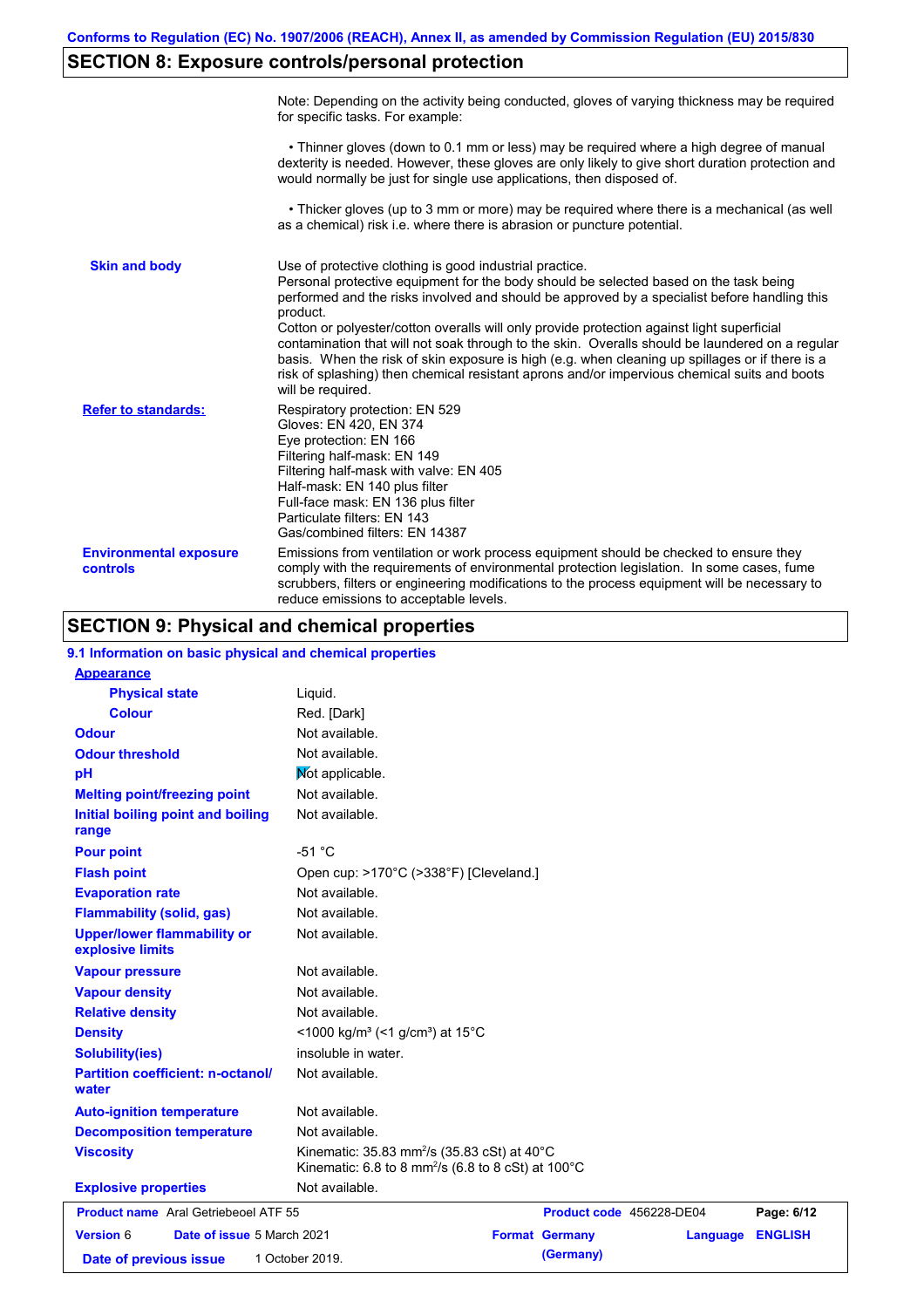# **SECTION 9: Physical and chemical properties**

**Oxidising properties** Not available.

### **9.2 Other information**

No additional information.

| <b>SECTION 10: Stability and reactivity</b>       |                                                                                                                                                                         |  |  |
|---------------------------------------------------|-------------------------------------------------------------------------------------------------------------------------------------------------------------------------|--|--|
| <b>10.1 Reactivity</b>                            | No specific test data available for this product. Refer to Conditions to avoid and Incompatible<br>materials for additional information.                                |  |  |
| <b>10.2 Chemical stability</b>                    | The product is stable.                                                                                                                                                  |  |  |
| <b>10.3 Possibility of</b><br>hazardous reactions | Under normal conditions of storage and use, hazardous reactions will not occur.<br>Under normal conditions of storage and use, hazardous polymerisation will not occur. |  |  |
| <b>10.4 Conditions to avoid</b>                   | Avoid all possible sources of ignition (spark or flame).                                                                                                                |  |  |
| 10.5 Incompatible materials                       | Reactive or incompatible with the following materials: oxidising materials.                                                                                             |  |  |
| <b>10.6 Hazardous</b><br>decomposition products   | Under normal conditions of storage and use, hazardous decomposition products should not be<br>produced.                                                                 |  |  |

# **SECTION 11: Toxicological information**

| 11.1 Information on toxicological effects          |                                                                                                                             |
|----------------------------------------------------|-----------------------------------------------------------------------------------------------------------------------------|
| <b>Acute toxicity estimates</b>                    |                                                                                                                             |
| Not available.                                     |                                                                                                                             |
| <b>Information on likely</b><br>routes of exposure | Routes of entry anticipated: Dermal, Inhalation.                                                                            |
| <b>Potential acute health effects</b>              |                                                                                                                             |
| <b>Inhalation</b>                                  | <b>Exposure to decomposition products may cause a health hazard. Serious effects may be</b><br>delayed following exposure.  |
| <b>Ingestion</b>                                   | No known significant effects or critical hazards.                                                                           |
| <b>Skin contact</b>                                | Defatting to the skin. May cause skin dryness and irritation.                                                               |
| <b>Eye contact</b>                                 | No known significant effects or critical hazards.                                                                           |
|                                                    | Symptoms related to the physical, chemical and toxicological characteristics                                                |
| <b>Inhalation</b>                                  | May be harmful by inhalation if exposure to vapour, mists or fumes resulting from thermal<br>decomposition products occurs. |
| <b>Ingestion</b>                                   | No specific data.                                                                                                           |
| <b>Skin contact</b>                                | Adverse symptoms may include the following:<br>irritation<br>dryness<br>cracking                                            |
| <b>Eye contact</b>                                 | No specific data.                                                                                                           |
|                                                    | Delayed and immediate effects as well as chronic effects from short and long-term exposure                                  |
| <b>Inhalation</b>                                  | Overexposure to the inhalation of airborne droplets or aerosols may cause irritation of the<br>respiratory tract.           |
| <b>Ingestion</b>                                   | Ingestion of large quantities may cause nausea and diarrhoea.                                                               |
| <b>Skin contact</b>                                | Prolonged or repeated contact can defat the skin and lead to irritation and/or dermatitis.                                  |
| <b>Eye contact</b>                                 | Potential risk of transient stinging or redness if accidental eye contact occurs.                                           |
| <b>Potential chronic health effects</b>            |                                                                                                                             |
| <b>General</b>                                     | No known significant effects or critical hazards.                                                                           |
| <b>Carcinogenicity</b>                             | No known significant effects or critical hazards.                                                                           |
| <b>Mutagenicity</b>                                | No known significant effects or critical hazards.                                                                           |
| <b>Developmental effects</b>                       | No known significant effects or critical hazards.                                                                           |
| <b>Fertility effects</b>                           | No known significant effects or critical hazards.                                                                           |

| <b>Product name</b> Aral Getriebeoel ATF 55 |  |                                   | <b>Product code</b> 456228-DE04 | Page: 7/12            |                         |  |
|---------------------------------------------|--|-----------------------------------|---------------------------------|-----------------------|-------------------------|--|
| <b>Version 6</b>                            |  | <b>Date of issue 5 March 2021</b> |                                 | <b>Format Germany</b> | <b>Language ENGLISH</b> |  |
| Date of previous issue                      |  | October 2019.                     |                                 | (Germany)             |                         |  |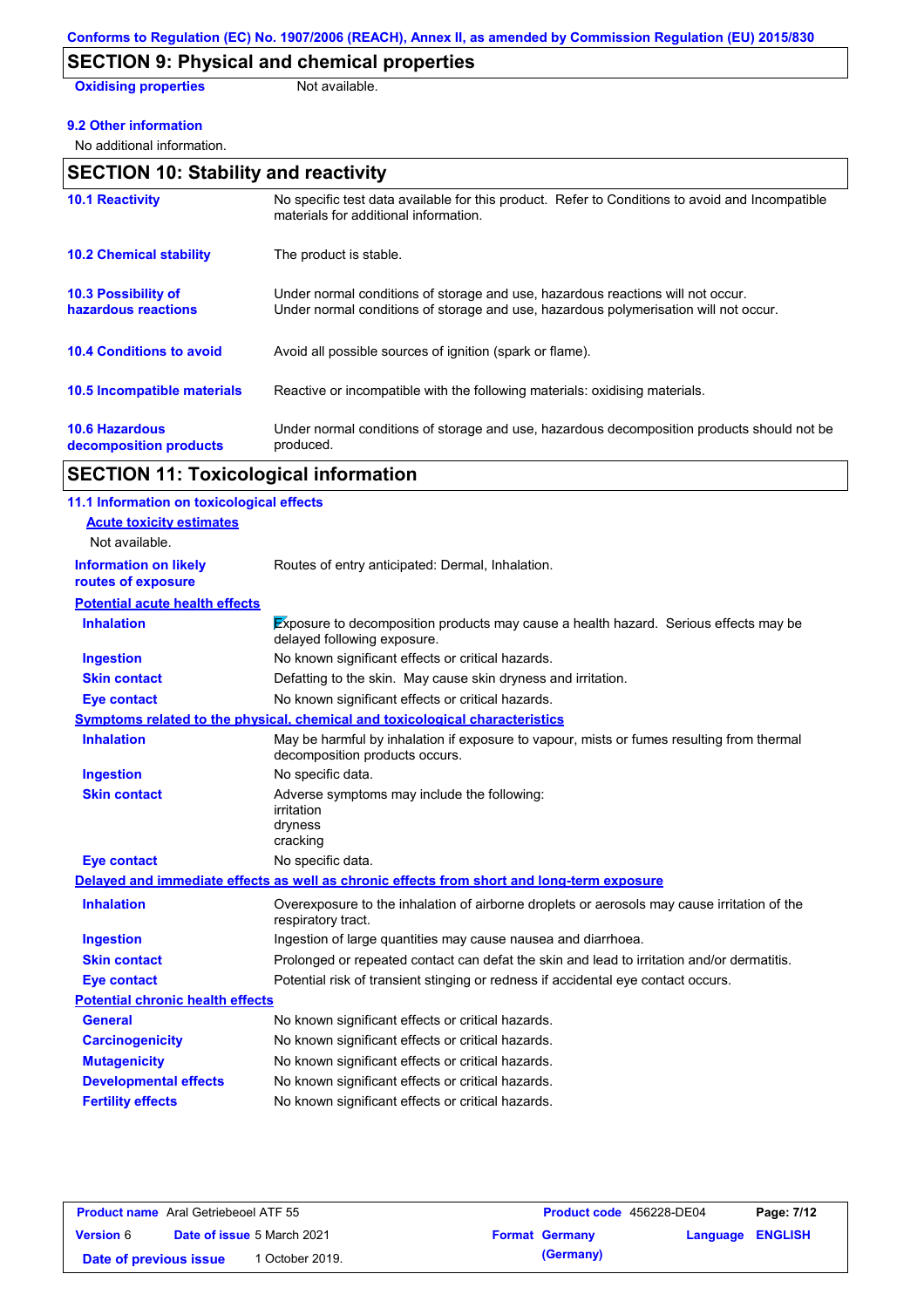## **SECTION 12: Ecological information**

### **12.1 Toxicity**

**Environmental hazards** Not classified as dangerous

#### **12.2 Persistence and degradability**

Partially biodegradable.

### **12.3 Bioaccumulative potential**

This product is not expected to bioaccumulate through food chains in the environment.

| <b>12.4 Mobility in soil</b>                            |                                                                      |  |  |  |
|---------------------------------------------------------|----------------------------------------------------------------------|--|--|--|
| <b>Soil/water partition</b><br><b>coefficient (Koc)</b> | Not available.                                                       |  |  |  |
| <b>Mobility</b>                                         | Spillages may penetrate the soil causing ground water contamination. |  |  |  |

### **12.5 Results of PBT and vPvB assessment**

Product does not meet the criteria for PBT or vPvB according to Regulation (EC) No. 1907/2006, Annex XIII.

### **12.6 Other adverse effects**

| <b>Other ecological information</b> | Spills may form a film on water surfaces causing physical damage to organisms. Oxygen |
|-------------------------------------|---------------------------------------------------------------------------------------|
|                                     | transfer could also be impaired.                                                      |

## **SECTION 13: Disposal considerations**

### **13.1 Waste treatment methods**

**Product**

**Methods of disposal**

Where possible, arrange for product to be recycled. Dispose of via an authorised person/ licensed waste disposal contractor in accordance with local regulations.

## **Hazardous waste** Yes.

### **European waste catalogue (EWC)**

| Waste code | <b>Waste designation</b>                                         |
|------------|------------------------------------------------------------------|
| $130205*$  | Imineral-based non-chlorinated engine, gear and lubricating oils |

However, deviation from the intended use and/or the presence of any potential contaminants may require an alternative waste disposal code to be assigned by the end user.

### **Packaging**

| <b>Methods of disposal</b> | Where possible, arrange for product to be recycled. Dispose of via an authorised person/<br>licensed waste disposal contractor in accordance with local regulations.                                                                    |
|----------------------------|-----------------------------------------------------------------------------------------------------------------------------------------------------------------------------------------------------------------------------------------|
| <b>Special precautions</b> | This material and its container must be disposed of in a safe way. Empty containers or liners<br>may retain some product residues. Avoid dispersal of spilt material and runoff and contact with<br>soil, waterways, drains and sewers. |
| <b>References</b>          | Commission 2014/955/EU<br>Directive 2008/98/EC                                                                                                                                                                                          |

# **SECTION 14: Transport information**

|                                             | <b>ADR/RID</b>             | <b>ADN</b>     | <b>IMDG</b>              | <b>IATA</b>                       |
|---------------------------------------------|----------------------------|----------------|--------------------------|-----------------------------------|
| 14.1 UN number                              | Not regulated.             | Not regulated. | Not regulated.           | Not regulated.                    |
| 14.2 UN proper<br>shipping name             |                            | L,             |                          |                                   |
| <b>14.3 Transport</b><br>hazard class(es)   |                            |                |                          |                                   |
| 14.4 Packing<br>group                       |                            |                |                          |                                   |
| 14.5<br><b>Environmental</b><br>hazards     | lNo.                       | No.            | No.                      | INo.                              |
| <b>Product name</b> Aral Getriebeoel ATF 55 |                            |                | Product code 456228-DE04 | Page: 8/12                        |
| <b>Version 6</b>                            | Date of issue 5 March 2021 |                | <b>Format Germany</b>    | <b>ENGLISH</b><br><b>Language</b> |
| Date of previous issue                      | 1 October 2019.            |                | (Germany)                |                                   |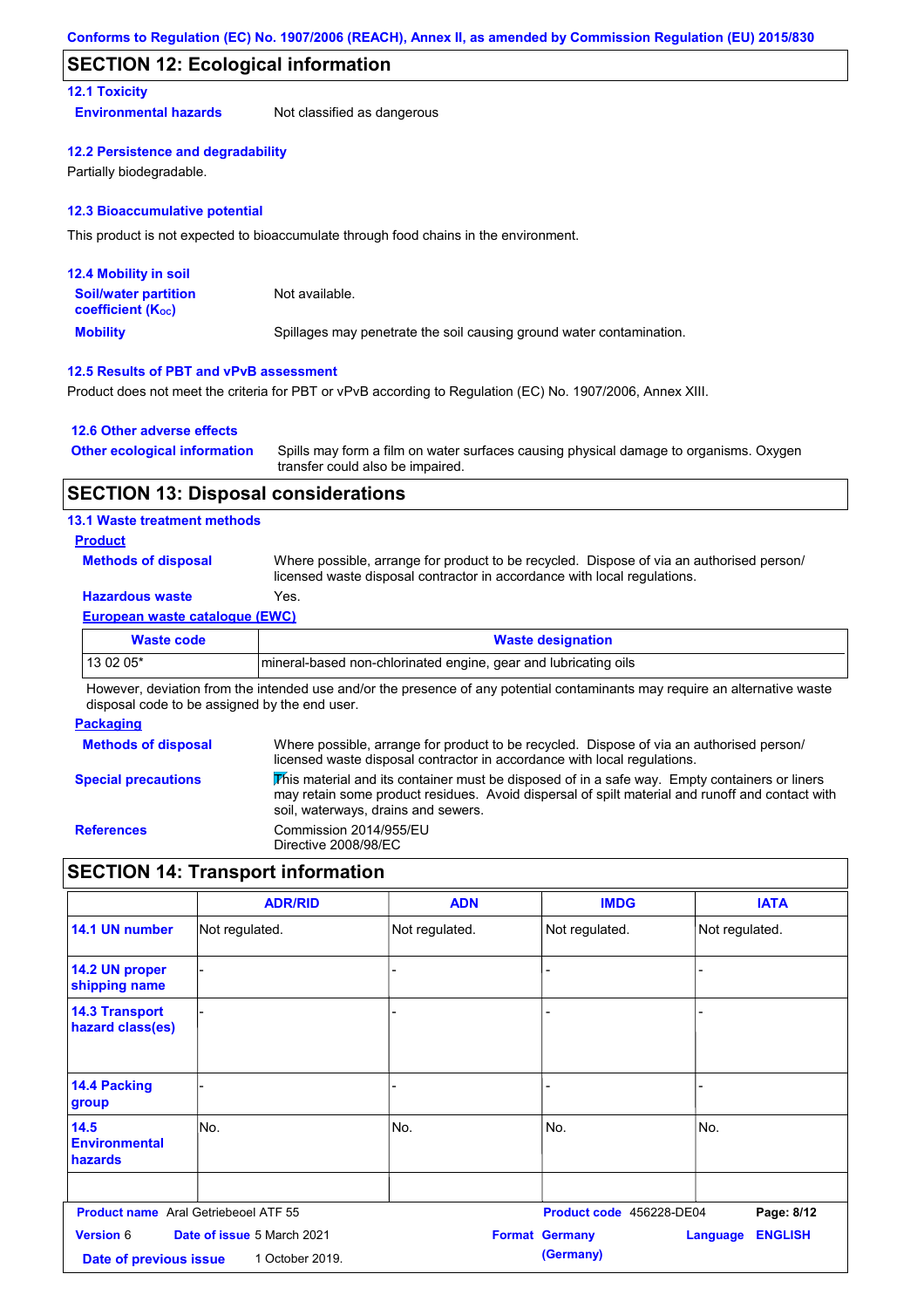| Conforms to Regulation (EC) No. 1907/2006 (REACH), Annex II, as amended by Commission Regulation (EU) 2015/830 |                                        |                               |                                                                                                                                                                                                                        |          |                              |
|----------------------------------------------------------------------------------------------------------------|----------------------------------------|-------------------------------|------------------------------------------------------------------------------------------------------------------------------------------------------------------------------------------------------------------------|----------|------------------------------|
| <b>SECTION 14: Transport information</b>                                                                       |                                        |                               |                                                                                                                                                                                                                        |          |                              |
| <b>Additional</b><br>information                                                                               |                                        |                               |                                                                                                                                                                                                                        |          |                              |
|                                                                                                                |                                        |                               |                                                                                                                                                                                                                        |          |                              |
| <b>14.6 Special precautions for</b><br>user                                                                    | Not available.                         |                               |                                                                                                                                                                                                                        |          |                              |
| <b>14.7 Transport in bulk</b><br>according to IMO<br><b>instruments</b>                                        | Not available.                         |                               |                                                                                                                                                                                                                        |          |                              |
| <b>SECTION 15: Regulatory information</b>                                                                      |                                        |                               |                                                                                                                                                                                                                        |          |                              |
| 15.1 Safety, health and environmental regulations/legislation specific for the substance or mixture            |                                        |                               |                                                                                                                                                                                                                        |          |                              |
| EU Regulation (EC) No. 1907/2006 (REACH)                                                                       |                                        |                               |                                                                                                                                                                                                                        |          |                              |
| <b>Annex XIV - List of substances subject to authorisation</b>                                                 |                                        |                               |                                                                                                                                                                                                                        |          |                              |
| <b>Annex XIV</b>                                                                                               |                                        |                               |                                                                                                                                                                                                                        |          |                              |
| None of the components are listed.                                                                             |                                        |                               |                                                                                                                                                                                                                        |          |                              |
| <b>Substances of very high concern</b>                                                                         |                                        |                               |                                                                                                                                                                                                                        |          |                              |
| None of the components are listed.                                                                             |                                        |                               |                                                                                                                                                                                                                        |          |                              |
| EU Regulation (EC) No. 1907/2006 (REACH)                                                                       |                                        |                               |                                                                                                                                                                                                                        |          |                              |
| <b>Annex XVII - Restrictions</b>                                                                               | Not applicable.                        |                               |                                                                                                                                                                                                                        |          |                              |
| on the manufacture,                                                                                            |                                        |                               |                                                                                                                                                                                                                        |          |                              |
| placing on the market<br>and use of certain                                                                    |                                        |                               |                                                                                                                                                                                                                        |          |                              |
| dangerous substances,                                                                                          |                                        |                               |                                                                                                                                                                                                                        |          |                              |
| mixtures and articles                                                                                          |                                        |                               |                                                                                                                                                                                                                        |          |                              |
| <b>Other regulations</b>                                                                                       |                                        |                               |                                                                                                                                                                                                                        |          |                              |
| <b>REACH Status</b>                                                                                            | current requirements of REACH.         |                               | The company, as identified in Section 1, sells this product in the EU in compliance with the                                                                                                                           |          |                              |
| <b>United States inventory</b><br>(TSCA 8b)                                                                    | All components are active or exempted. |                               |                                                                                                                                                                                                                        |          |                              |
| <b>Australia inventory (AICS)</b>                                                                              | At least one component is not listed.  |                               |                                                                                                                                                                                                                        |          |                              |
| <b>Canada inventory</b>                                                                                        | All components are listed or exempted. |                               |                                                                                                                                                                                                                        |          |                              |
| <b>China inventory (IECSC)</b>                                                                                 | All components are listed or exempted. |                               |                                                                                                                                                                                                                        |          |                              |
| <b>Japan inventory (ENCS)</b>                                                                                  | At least one component is not listed.  |                               |                                                                                                                                                                                                                        |          |                              |
| <b>Korea inventory (KECI)</b>                                                                                  | All components are listed or exempted. |                               |                                                                                                                                                                                                                        |          |                              |
| <b>Philippines inventory</b><br>(PICCS)                                                                        | All components are listed or exempted. |                               |                                                                                                                                                                                                                        |          |                              |
| <b>Taiwan Chemical</b><br><b>Substances Inventory</b><br>(TCSI)                                                | All components are listed or exempted. |                               |                                                                                                                                                                                                                        |          |                              |
| Ozone depleting substances (1005/2009/EU)<br>Not listed.                                                       |                                        |                               |                                                                                                                                                                                                                        |          |                              |
|                                                                                                                |                                        |                               |                                                                                                                                                                                                                        |          |                              |
| Prior Informed Consent (PIC) (649/2012/EU)<br>Not listed.                                                      |                                        |                               |                                                                                                                                                                                                                        |          |                              |
|                                                                                                                |                                        |                               |                                                                                                                                                                                                                        |          |                              |
| <b>EU - Water framework directive - Priority substances</b>                                                    |                                        |                               |                                                                                                                                                                                                                        |          |                              |
| Mone of the components are listed.                                                                             |                                        |                               |                                                                                                                                                                                                                        |          |                              |
| <b>Seveso Directive</b>                                                                                        |                                        |                               |                                                                                                                                                                                                                        |          |                              |
| This product is not controlled under the Seveso Directive.                                                     |                                        |                               |                                                                                                                                                                                                                        |          |                              |
| <b>National requlations</b>                                                                                    |                                        |                               |                                                                                                                                                                                                                        |          |                              |
| <b>Hazardous incident ordinance</b>                                                                            |                                        |                               |                                                                                                                                                                                                                        |          |                              |
| <b>Hazard class for water</b>                                                                                  | 2                                      |                               | (classified according AwSV)                                                                                                                                                                                            |          |                              |
| <b>Prohibited Chemicals</b><br><b>Regulation</b><br>(ChemVerbotsV)                                             | Regulation (ChemVerbotsV).             |                               | When placed on the market in Germany, this product is not subject to the Prohibited Chemicals                                                                                                                          |          |                              |
| <b>Occupational restrictions</b>                                                                               |                                        | (Mutterschutzgesetz - MuSchG) | Observe employment restrictions in the following:<br>Gesetz zum Schutz der arbeitenden Jugend (Jugendarbeitsschutzgesetz - JArbSchG)<br>Gesetz zum Schutz von Müttern bei der Arbeit, in der Ausbildung und im Studium |          |                              |
|                                                                                                                |                                        |                               |                                                                                                                                                                                                                        |          |                              |
| <b>Product name</b> Aral Getriebeoel ATF 55<br>Date of issue 5 March 2021<br><b>Version 6</b>                  |                                        |                               | Product code 456228-DE04<br><b>Format Germany</b>                                                                                                                                                                      | Language | Page: 9/12<br><b>ENGLISH</b> |
|                                                                                                                |                                        |                               |                                                                                                                                                                                                                        |          |                              |

**Date of previous issue 1 October 2019. (Germany)**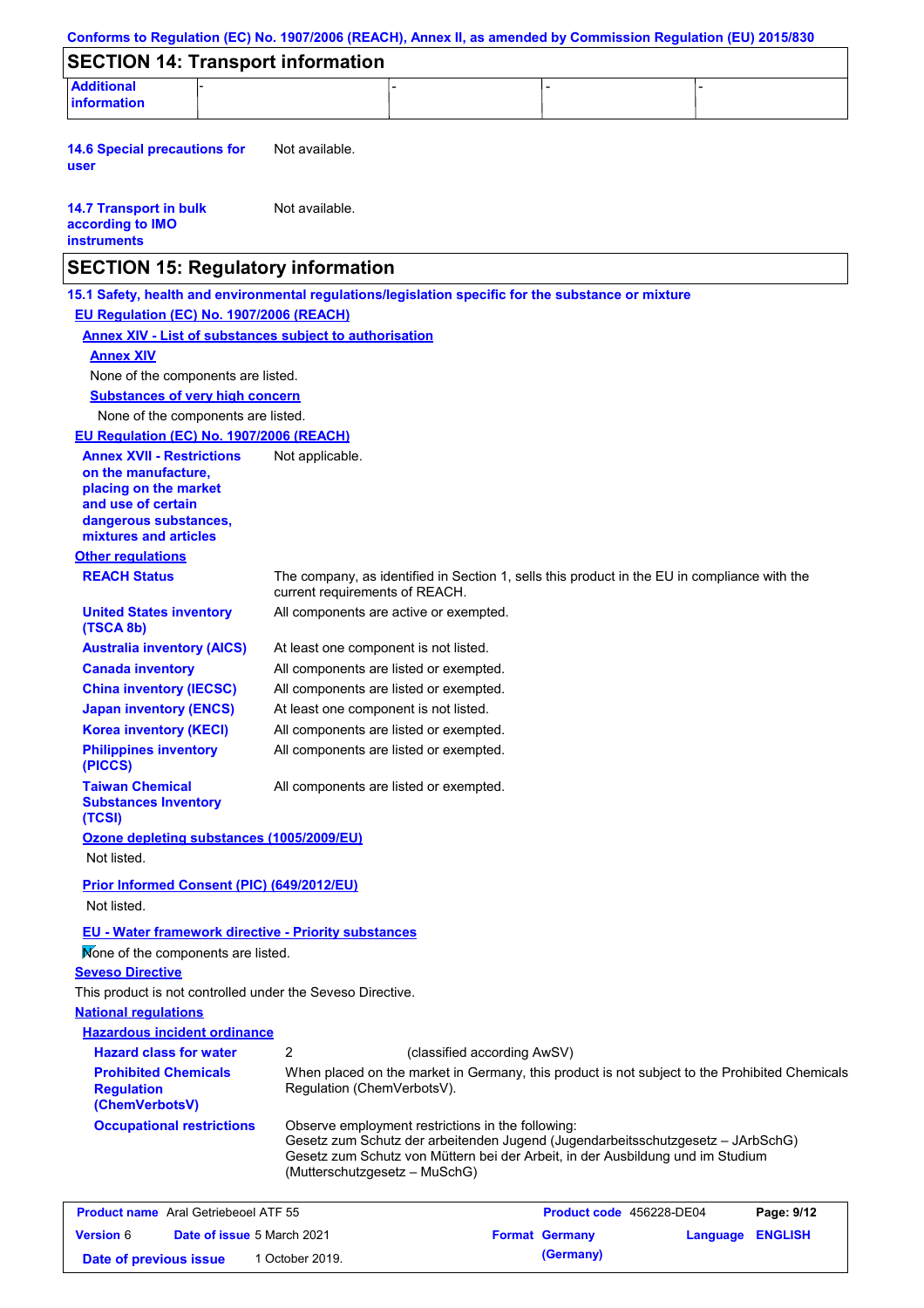# **SECTION 15: Regulatory information**

| <b>15.2 Chemical safety</b> | A Chemical Safety Assessment has been carried out for one or more of the substances within  |
|-----------------------------|---------------------------------------------------------------------------------------------|
| assessment                  | this mixture. A Chemical Safety Assessment has not been carried out for the mixture itself. |

# **SECTION 16: Other information**

| <b>Abbreviations and acronyms</b> | ADN = European Provisions concerning the International Carriage of Dangerous Goods by<br>Inland Waterway                  |
|-----------------------------------|---------------------------------------------------------------------------------------------------------------------------|
|                                   | ADR = The European Agreement concerning the International Carriage of Dangerous Goods by                                  |
|                                   | Road                                                                                                                      |
|                                   | $ATE = Acute Toxicity Estimate$                                                                                           |
|                                   | <b>BCF</b> = Bioconcentration Factor                                                                                      |
|                                   | CAS = Chemical Abstracts Service                                                                                          |
|                                   | CLP = Classification, Labelling and Packaging Regulation [Regulation (EC) No. 1272/2008]                                  |
|                                   | CSA = Chemical Safety Assessment                                                                                          |
|                                   | CSR = Chemical Safety Report                                                                                              |
|                                   | DMEL = Derived Minimal Effect Level                                                                                       |
|                                   | DNEL = Derived No Effect Level                                                                                            |
|                                   | EINECS = European Inventory of Existing Commercial chemical Substances                                                    |
|                                   | ES = Exposure Scenario                                                                                                    |
|                                   | EUH statement = CLP-specific Hazard statement                                                                             |
|                                   | EWC = European Waste Catalogue                                                                                            |
|                                   | GHS = Globally Harmonized System of Classification and Labelling of Chemicals                                             |
|                                   | IATA = International Air Transport Association                                                                            |
|                                   | IBC = Intermediate Bulk Container                                                                                         |
|                                   | IMDG = International Maritime Dangerous Goods                                                                             |
|                                   | LogPow = logarithm of the octanol/water partition coefficient                                                             |
|                                   | MARPOL = International Convention for the Prevention of Pollution From Ships, 1973 as                                     |
|                                   | modified by the Protocol of 1978. ("Marpol" = marine pollution)                                                           |
|                                   |                                                                                                                           |
|                                   | OECD = Organisation for Economic Co-operation and Development<br>PBT = Persistent, Bioaccumulative and Toxic              |
|                                   | <b>PNEC = Predicted No Effect Concentration</b>                                                                           |
|                                   |                                                                                                                           |
|                                   | REACH = Registration, Evaluation, Authorisation and Restriction of Chemicals Regulation                                   |
|                                   | [Regulation (EC) No. 1907/2006]<br>RID = The Regulations concerning the International Carriage of Dangerous Goods by Rail |
|                                   |                                                                                                                           |
|                                   | RRN = REACH Registration Number                                                                                           |
|                                   | SADT = Self-Accelerating Decomposition Temperature                                                                        |
|                                   | SVHC = Substances of Very High Concern                                                                                    |
|                                   | STOT-RE = Specific Target Organ Toxicity - Repeated Exposure                                                              |
|                                   | STOT-SE = Specific Target Organ Toxicity - Single Exposure                                                                |
|                                   | TWA = Time weighted average                                                                                               |
|                                   | $UN = United Nations$                                                                                                     |
|                                   | $UVCB = Complex\;hydrocarbon\; substance$                                                                                 |
|                                   | VOC = Volatile Organic Compound                                                                                           |
|                                   | vPvB = Very Persistent and Very Bioaccumulative                                                                           |
|                                   | Varies = may contain one or more of the following 64741-88-4 / RRN 01-2119488706-23,                                      |
|                                   | 64741-89-5 / RRN 01-2119487067-30, 64741-95-3 / RRN 01-2119487081-40, 64741-96-4/ RRN                                     |
|                                   | 01-2119483621-38, 64742-01-4 / RRN 01-2119488707-21, 64742-44-5 / RRN                                                     |
|                                   | 01-2119985177-24, 64742-45-6, 64742-52-5 / RRN 01-2119467170-45, 64742-53-6 / RRN                                         |
|                                   | 01-2119480375-34, 64742-54-7 / RRN 01-2119484627-25, 64742-55-8 / RRN                                                     |
|                                   | 01-2119487077-29, 64742-56-9 / RRN 01-2119480132-48, 64742-57-0 / RRN                                                     |
|                                   | 01-2119489287-22, 64742-58-1, 64742-62-7 / RRN 01-2119480472-38, 64742-63-8,                                              |
|                                   | 64742-65-0 / RRN 01-2119471299-27, 64742-70-7 / RRN 01-2119487080-42, 72623-85-9 /                                        |
|                                   | RRN 01-2119555262-43, 72623-86-0 / RRN 01-2119474878-16, 72623-87-1 / RRN                                                 |
|                                   | 01-2119474889-13                                                                                                          |
|                                   |                                                                                                                           |

### **Procedure used to derive the classification according to Regulation (EC) No. 1272/2008 [CLP/GHS]**

| <b>Classification</b>                                  |                             | <b>Justification</b>                                                                    |
|--------------------------------------------------------|-----------------------------|-----------------------------------------------------------------------------------------|
| Not classified.                                        |                             |                                                                                         |
| <b>Full text of abbreviated H</b><br><b>statements</b> | H <sub>304</sub><br>H319    | May be fatal if swallowed and enters airways.<br>Causes serious eye irritation.         |
| <b>Full text of classifications</b><br>[CLP/GHS]       | Asp. Tox. 1<br>Eye Irrit. 2 | <b>ASPIRATION HAZARD - Category 1</b><br>SERIOUS EYE DAMAGE/EYE IRRITATION - Category 2 |
| <b>History</b>                                         |                             |                                                                                         |
| Date of issue/Date of<br>revision                      | 05/03/2021.                 |                                                                                         |
| Date of previous issue                                 | 01/10/2019.                 |                                                                                         |
| <b>Prepared by</b>                                     | <b>Product Stewardship</b>  |                                                                                         |
| <b>Product name</b> Aral Getriebeoel ATF 55            |                             | Product code 456228-DE04<br>Page: 10/12                                                 |
| <b>Version 6</b>                                       | Date of issue 5 March 2021  | <b>ENGLISH</b><br><b>Format Germany</b><br>Language                                     |
| Date of previous issue                                 | 1 October 2019.             | (Germany)                                                                               |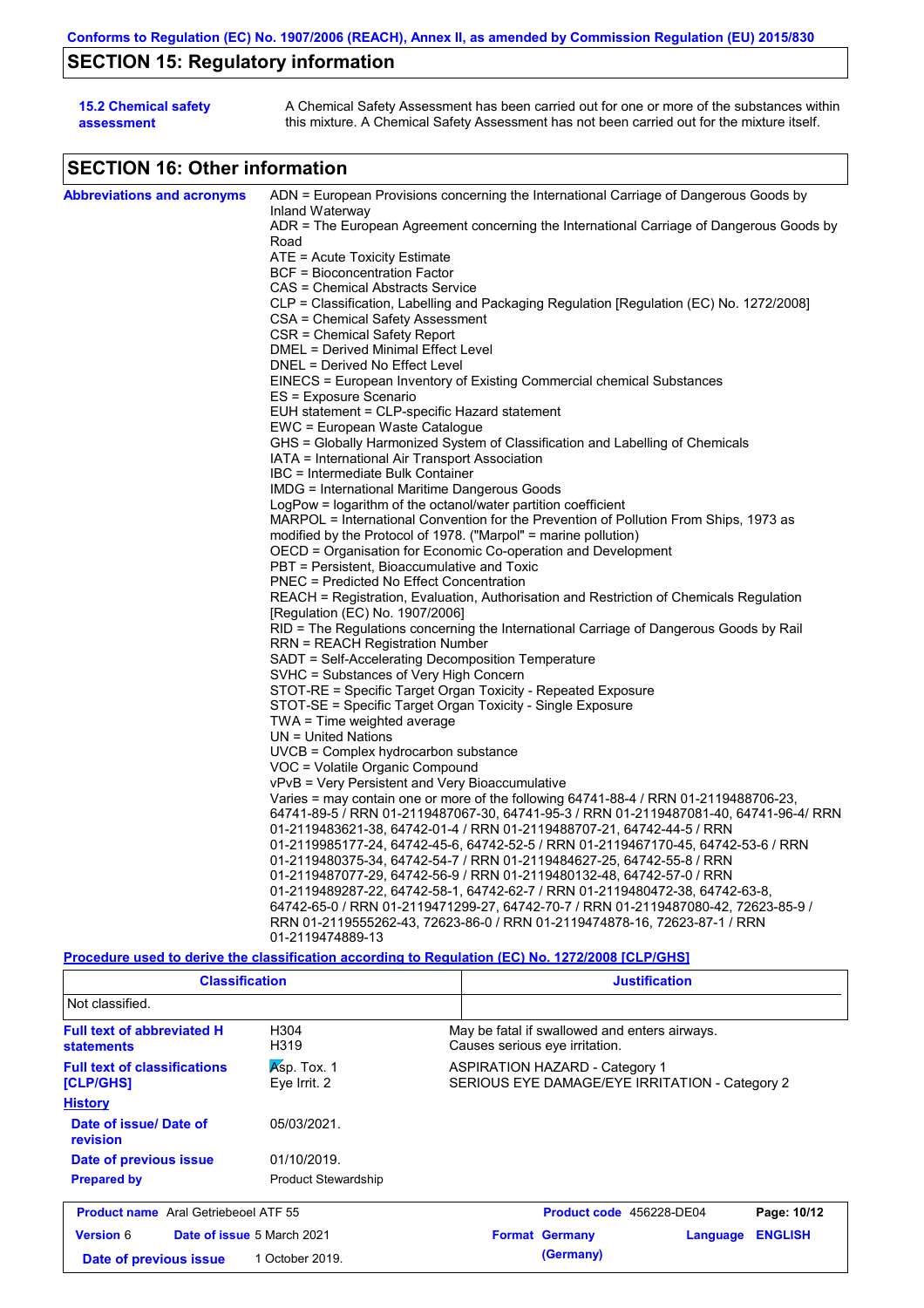# **SECTION 16: Other information**

**Indicates information that has changed from previously issued version.**

#### **Notice to reader**

All reasonably practicable steps have been taken to ensure this data sheet and the health, safety and environmental information contained in it is accurate as of the date specified below. No warranty or representation, express or implied is made as to the accuracy or completeness of the data and information in this data sheet.

The data and advice given apply when the product is sold for the stated application or applications. You should not use the product other than for the stated application or applications without seeking advice from BP Group.

It is the user's obligation to evaluate and use this product safely and to comply with all applicable laws and regulations. The BP Group shall not be responsible for any damage or injury resulting from use, other than the stated product use of the material, from any failure to adhere to recommendations, or from any hazards inherent in the nature of the material. Purchasers of the product for supply to a third party for use at work, have a duty to take all necessary steps to ensure that any person handling or using the product is provided with the information in this sheet. Employers have a duty to tell employees and others who may be affected of any hazards described in this sheet and of any precautions that should be taken. You can contact the BP Group to ensure that this document is the most current available. Alteration of this document is strictly prohibited.

| <b>Product name</b> Aral Getriebeoel ATF 55 |                                   | Product code 456228-DE04 |                         | Page: 11/12 |
|---------------------------------------------|-----------------------------------|--------------------------|-------------------------|-------------|
| <b>Version 6</b>                            | <b>Date of issue 5 March 2021</b> | <b>Format Germany</b>    | <b>Language ENGLISH</b> |             |
| Date of previous issue                      | October 2019.                     | (Germany)                |                         |             |